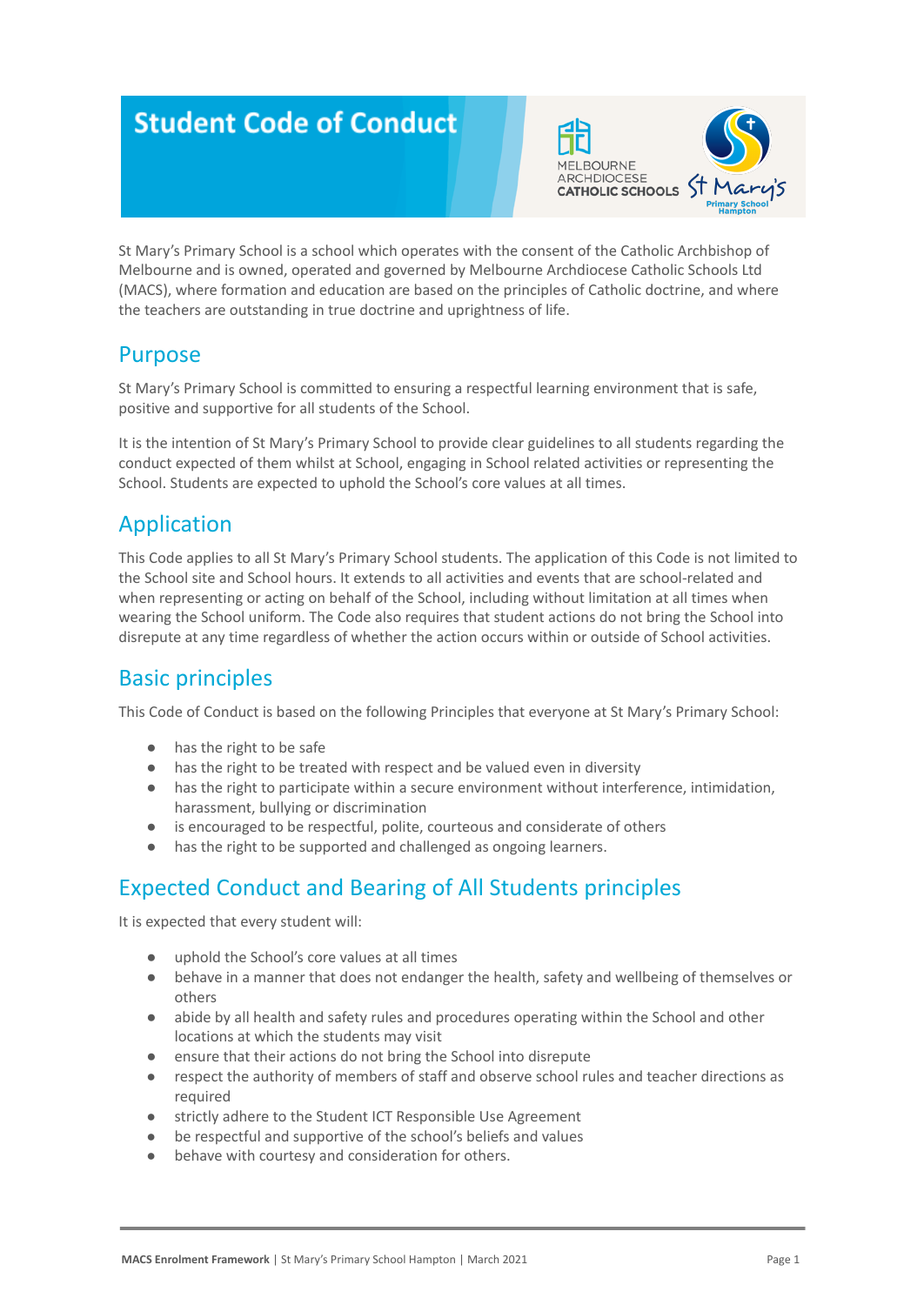- refrain from all forms of bullying, harassment, racial vilification and discrimination of any nature
- report any behaviour of other students that is harmful to other students or to the teachers or School
- support other students, or seek help for other students who need assistance or are in a vulnerable situation
- refrain from behaviour which would interrupt the work of any class or hinder the learning opportunities of other students
- respect school property and the property of staff, contractors, visitors and other students;
- be punctual and attend all classes
- remain in the School grounds during the School day unless otherwise approved by the Principal
- complete work set by teachers promptly and to the best of their ability and to take full advantage of the educational opportunities offered at the School
- dress neatly and with due regard for health, hygiene and safety in accordance with the School's uniform requirements.

### Unacceptable conduct

Unacceptable conduct includes, but is not limited to:

- touching, handling, pushing or otherwise physically or sexually engaging with students or others in a manner which is not appropriate and may endanger the health, safety and wellbeing of that person
- any form of physical or verbal violence including fighting, assault or threats of violence, bullying, name calling, racial discrimination or discrimination on grounds of disability, appearance or religion
- any form of cyber bullying or cyber abuse
- theft or misuse of property belonging to other students or the School
- sending inappropriate, offensive or explicit text messages, photos or videos
- language or conduct which is likely to offend, harass, bully or unfairly discriminate against any student, teacher, contractor or visitor
- the use of inappropriate or profane words or gestures and images
- unacceptable class attendance levels
- being uncooperative with teachers during class or school activities and generally disrupting planned activities.

# Supporting Positive Behaviour

The School's **Student Behaviour Policy** is based on a model of Positive Behaviour Support. This is a model that acknowledges the positive behaviour of the majority of students, puts strategies into place to model and specifically teach expected behaviours and targets focussed support (including staged sanctions) for the minority of students that do not embrace positive behaviour.

# Breach of Student Code of Conduct

Students who breach the Code of Conduct may be sanctioned by the class teacher or school principal as deemed appropriate given the nature of breach and the age of the student. (cf. **Student Behaviour Policy**)

In cases of serious and /or persistent breaches of the student code of conduct the St Mary's Primary School **Student Behaviour Policy** outlines consequences for student misbehaviour and the management of suspension and expulsion if matters came to those extremes.

In accordance with applicable legislation and the School's **Child Safety Policy**, the Police and/or Department of Human and Health Services will be informed of any unlawful breaches of this Code.